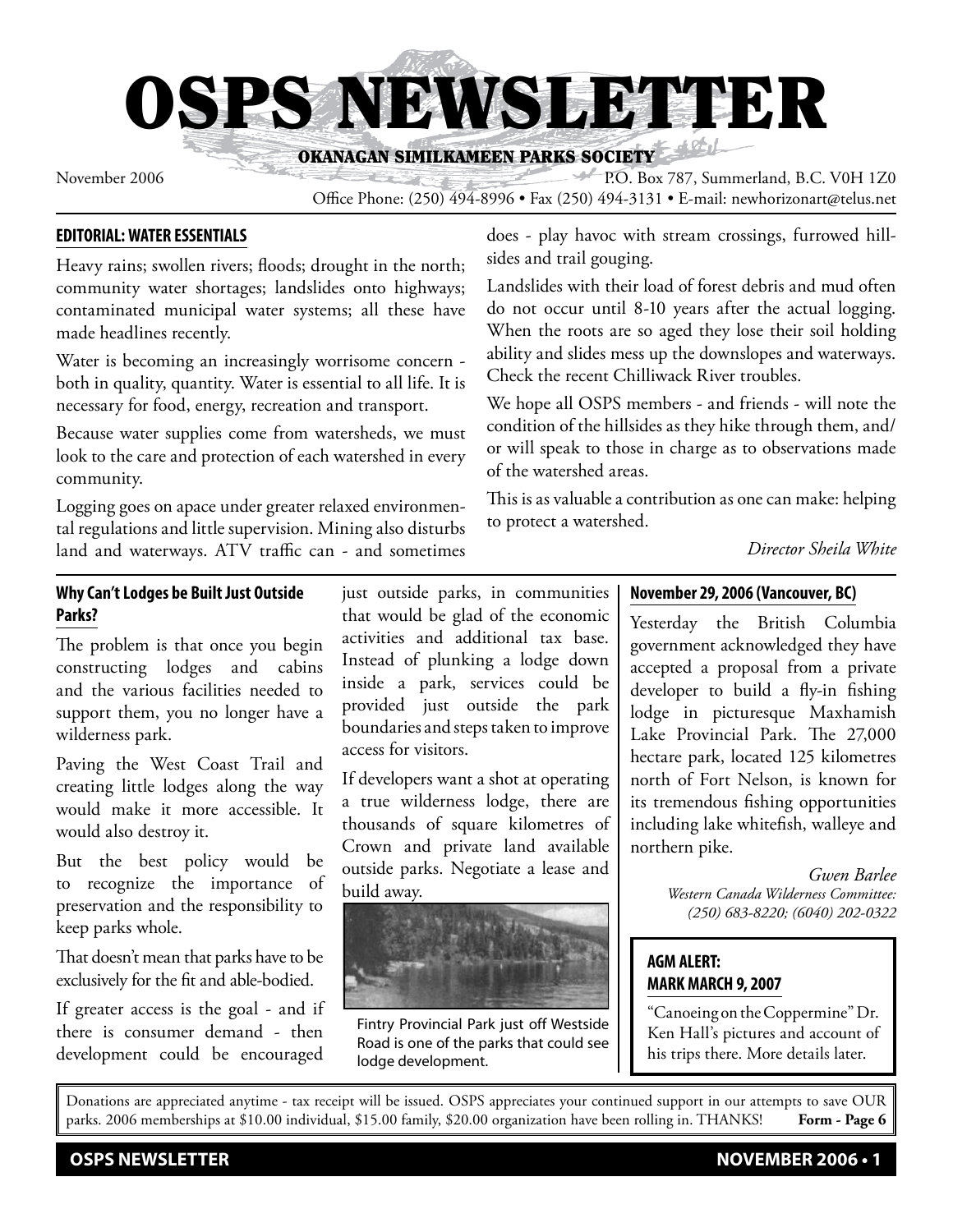#### **Doreen Tait, Violet Gibbard**

We note with sadness the passing of two long time supporters - both also enthusiastic members of the South Okanagan Naturalists.

Doreen was a continuing donor to OSPS. She spent her entire later life volunteering for several nature and historical organizations.

Vi lived up Arawana Rd. in Naramata where she and Les made a bird sanctuary and a wonderful garden - especially noted for the many varieties of daffodils in spring.

# **National Park is a Gift to Future Generations**

In all the pros and cons regarding the national park reserve proposal for the South Okanagan-Similkameen, one seldom-stated point is that this is a park for the future. Contrary to vociferous anti-park statements from some members of the older generation, things ain't gonna change a whole lot in our active lifetimes - unfortunately, to some.

The acquisition of the core of the park and the beginnings of management through Parks Canada rather than the present melange will likely be the only major part of this long process in the next decade or two; the creation of an ecologically viable and economically significant park will be a work in progress over many years. To me, this greatly affects, or should affect, people's attitudes to the proposed park.

So, what is the younger people's vision? Are teenagers and people in their 20s and 30s aware of the vulnerable and

#### **Liability Insurance**

First, from the province, was a request to sign our formal five year Provincial Stewardship Agreement, allowing the society to work within the John Dean Provincial park boundaries. The Agreement gives specific instructions on how volunteer work programs are to be planned, approved and then implemented. The Province insures that safety is a key feature when working in the park. Under this agreement in the event that an accident might occur, limited Accident and Liability Insurances are provided for by the Provincial Government.

degraded ecological state of these valleys' few remaining wild areas?

Are they interested in being able to visit and take their children to peaceful natural areas where birds and other creatures live untroubled by human intrusion? Do they want to live where natural areas attract tourists just by their presence (which they do)? From responses at displays on the park, the answer to the latter two is overwhelmingly 'Yes'.

Or do they want a valley where housing, agriculture, roads and industrial development cover all but the few, inevitable overused and degraded, fragments of provincial parks and private conservation lands? Do they want their heritage to be a once-unique natural area known for its human inhabitants' negligence in protecting a national treasure?

Surveys such as the one carried out recently through the former Okanagan University College argue strongly for a 'No' answer to these questions.

Many, if not most, non-native people here came to avoid mass urbanization elsewhere; they may not all appreciate the details of protecting the large, connected areas and variety of habitats wildlife need, but they say that more land should be protected.

The national park reserve is our last, best opportunity for what the overwhelming majority of people say they want: viable wildlands with healthy wildlife populations protected for their own sake and for people's enjoyment and economic benefit.

The LRMP Table members on the conservation side did a great job under the terms of that process; however, and especially with climate change, a more centralized and strongly eco-centred management of larger protected areas is critical if the relatively common as well as rare and endangered species are to survive.

> *Eva Durance, Penticton Western News, June 11, 2006*

On reviewing the proposed Draft Agreement the Societies Executive determined that the Public Liability clause provided insufficient financial coverage, especially in regard to Third Party Liability. This liability clause provided payment of \$2M per incident. Given that any additional costs could be charged to the society as a whole and specifically to the Executive, it was determined that a significant increase in this amount, should be requested from the Province, prior to the executive signing the Agreement.

*Continued on page 4*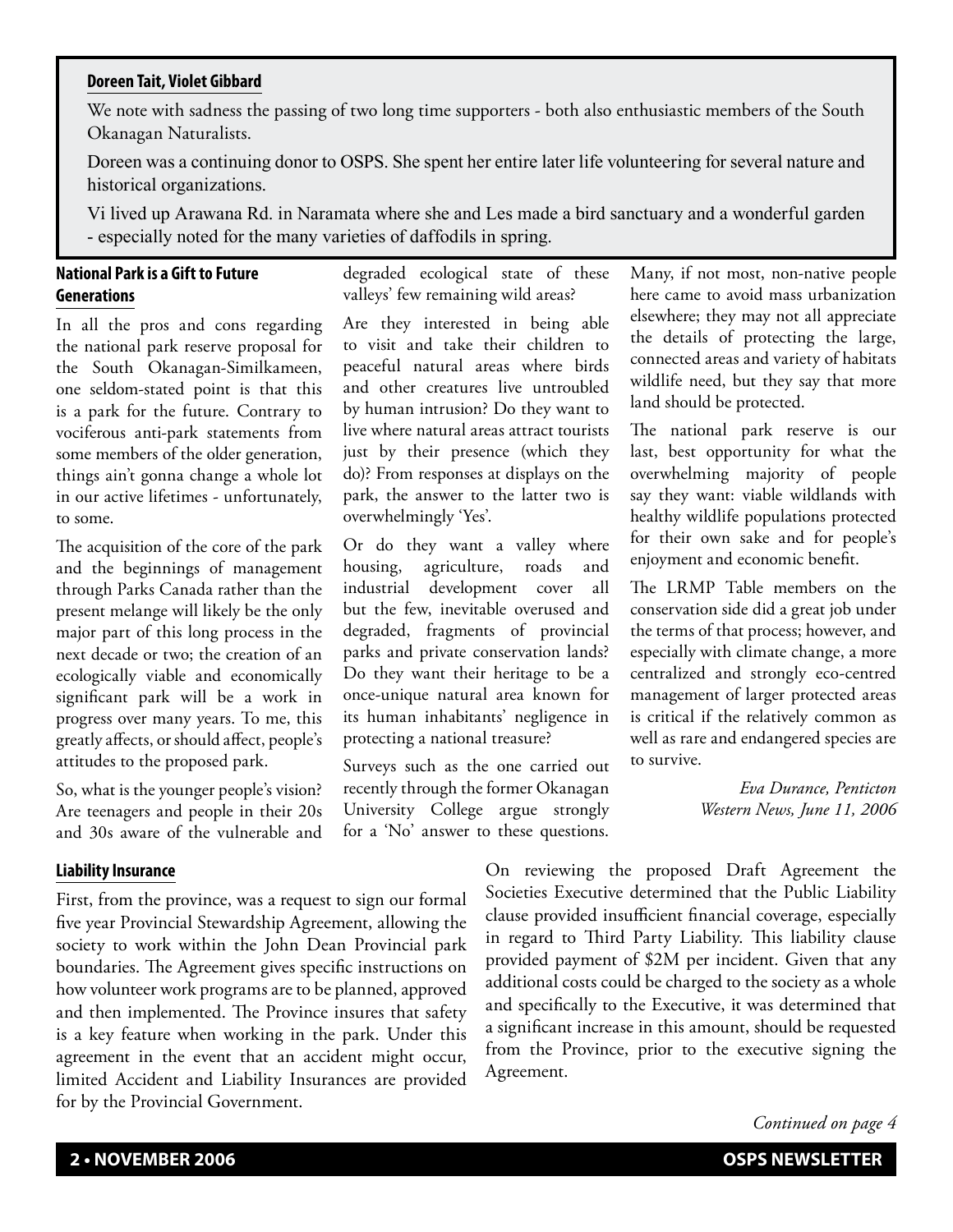## **GE TREES - Taking Root in the Forest Industry**

Today, nearly 100 years since these memorable words were penned, the genetic sanctity and survival of our planet's trees are at risk. Several countries around the world, including our own Canada, have embarked upon a biotechnological journey that may be leading us down the path of genetic devastation for our natural forests and trees.

Surfing the Canadian Forest Service (GFS) website (www.nrcan.gcc.ca/cfs), it is disconcerting to find evidence that the federal agency entrusted with the safe keeping of our nations forests has become an enthusiastic supporter and promoter of genetically engineered trees.

The forest industry's keen interest in and promotion of genetically altered trees hinges upon the quest for significant monetary benefits.

## **Seven Reasons GE Trees are Dangerous to the Health and Eco Culture of our Forests**

## *1. Uncontrollable cross-pollination*

The Threat of GE trees interbreeding with wild trees is extreme. Tree pollen can be blown by the wind and drift on air currents for hundreds, possibly thousands, of kilometres from its source. This can lead to unintentional but irreversible cross-pollination and the spread of genes from trans-genic trees to unmodified trees, native, wild and cultivated alike.

## *2. Ecosystem disruption*

Trees which have been genetically modified for plantation planting to produce specific commercially advantageous traits could prove devastating to natural tree populations. Subsequent offspring from cross-breeding could alter the way trees cycle nutrients and water. Genetically modified plantation trees developed for high growth rates absorb more nutrients and moisture than traditional varieties. This depletion creates a threat to the productivity of the land. Low lignin GE trees (or their hybrid offspring) would also decompose far more quickly, which would alter soil structure, ecology and fertility.

### *3. Toxic properties*

Novel traits such as insect and fungal resistance and low lignin content produced through genetic engineering could harm natural tree species.

#### *4. "Super pests"*

Trees bred with biopesticide properties are of particular concern to the health of the many beneficial insects living in our forests. This genetically engineered trait allows for greater tolerance to toxic pesticide use and also has the potential to lead to the creation of pesticide-resistant "super pests" that would be especially harmful to unprotected, natural plants.

#### *5. "Super weeds"*

Another novel trait manipulated in the production of some GE trees is herbicide tolerance. There are concerns that this trait would allow for and actually encourage the greater use of toxic herbicides in the growing of plantation trees.

#### *6. Patented monopolies*

Smaller wood lot managers and timber producers will be faced with the same economic risks and outcomes as those associated with growing genetically engineered agricultural crops such as corn and soy. Transgenic trees, like their bioengineered food crop counterparts, will be patented, which could quickly lead to a monopoly of large timber corporations controlling the industry.

#### *7. Silent forests, unlivable habitat*

When trees are grown purely for the sake of commercial traits, natural reproduction through seed dispersal from pine cones and similar structures is potentially eliminated. Without seeds to eat, many forest creatures have no food source.

> *Watershed Sentinel November-December 2006*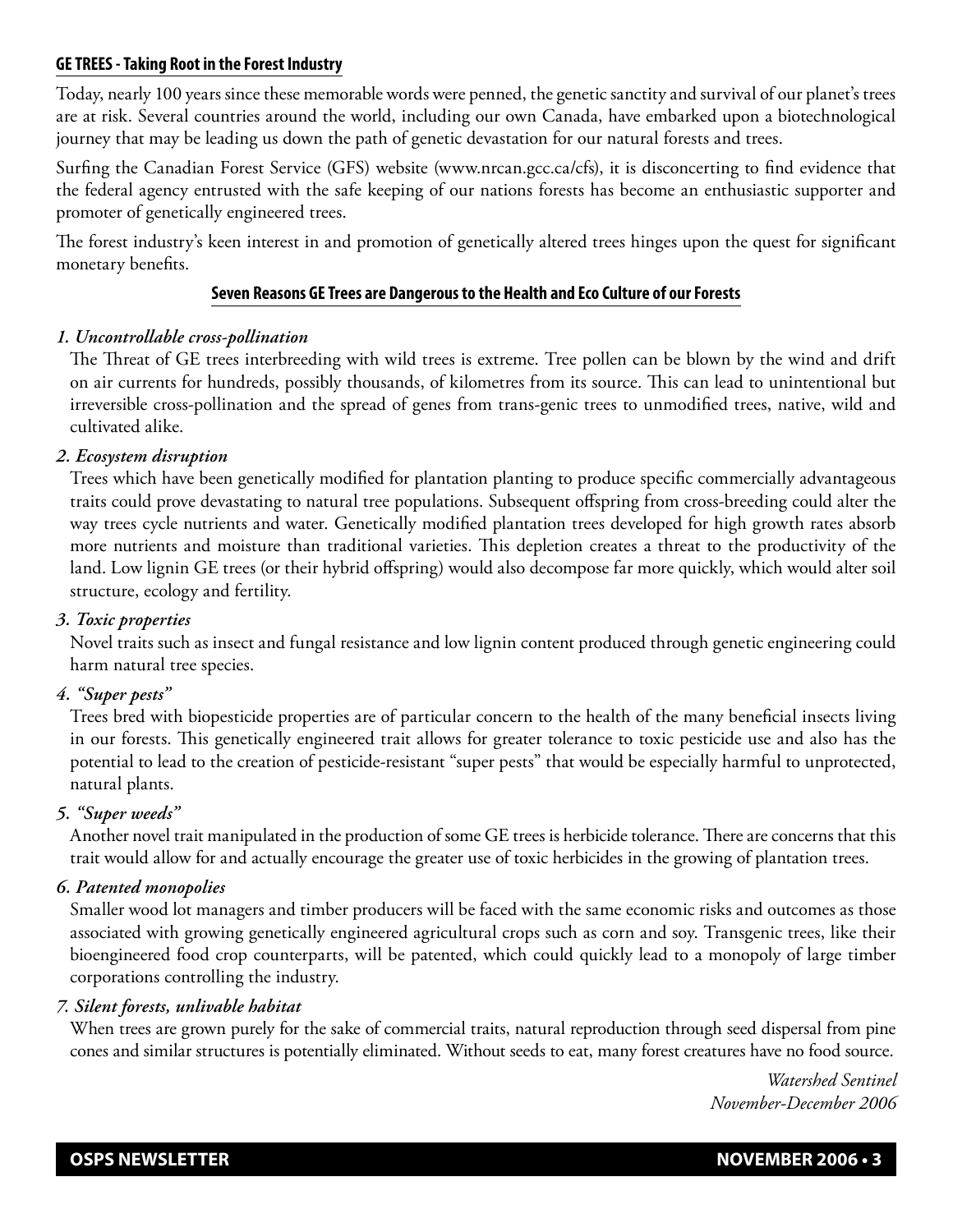# *Continued from page 2*

The initial request for additional insurance was rejected by the Province. With no agreement the executive became a watch, wait and see group.

The Society's Executive advises its members not to participate in any park activities; under the auspices of

Geoff Solly, vice president of the Summerland Trans Canada Trail Society, shows the newly installed safety fencing along the Summerland to Faulder portion of the Spirit of 2010 Trans Canada Trail. The South Okanagan Community Foundation and the Okanagan-Similkameen Parks Society helped with the cost of the 55 metres of fencing. Both groups, along with other donors, have been helpful with the trail project in the past.

*Summerland Review, July 27, 2006*

# **"Trail Talk"**

The Summerland Trans Canada Trail Society, which is a member of OSPS, has been battling an on-going issue: No provincial legislation to keep dirt bikes and ATVs off certain trails; no licensing for these vehicles either so that we can spot the bad actors.

This is a very serious issue. Next August, the Summerland ATV Club intends on having the provincial ATV Annual General Meeting and rally in Summerland. That means that on the weekend of August 15th, 1,500 ATVs will descend upon Summerland. Their meeting place will be at the Summerland Rodeo Grounds and they fully intend on using the Trans Canada Trail for their rally. Dale MacDonald, our recreation director, has said "no" to the rally using the part of the trail within Summerland's boundary, but as things stand now, there is no legislation to keep them off the trail from Faulder to Osprey Lake. Having a large rally on this stretch will dig deeper ruts and set a precedent for many ATV activists to return to this trail.

Please write a letter to Minister Stan Hagen, and the Mayor and council members of Summerland. You can find the e-mail addresses of the Mayor and councillors on the Summerland website: Summerland.bc.ca

#### **A Better Way to Run Round Tables**

"For the last ten years, Juergen and Marilyn Hansen have been working hard to develop a faster and more functional round table format and dialogue process. Their experience in the BC Round Table for Environment and Economy and in several LRMPs convinced them that there must be "a better way" to run such exercises and to negotiate environmental agreements

through collaboration instead of confrontation. They'll describe their new trade-marked and facilitated "dynamic round table" dialogue process in our next newsletter. If you are interested, feel free to request an advance summary from commonsproject@vip.net or by calling (250) 494-9265.

**Selfish, short-term interests should be set aside for the long-term benefit of the land we all say we love and of the people who will inherit depending on decisions made now.**

*Eva Durance, Penticton Western News, June 11, 2006*

*Friends of John Dean Provincial Park Society Newsletter, October, 2006*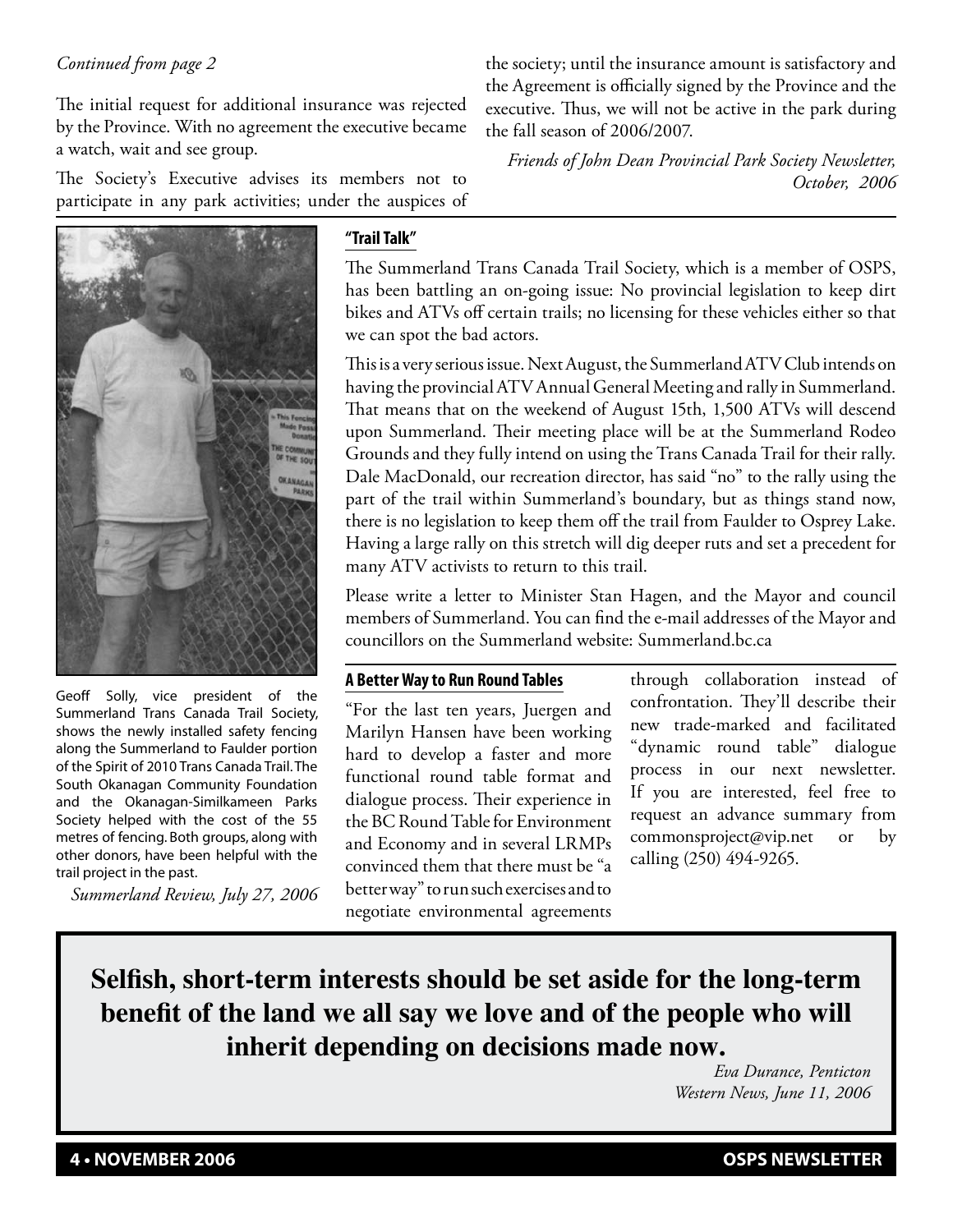## **Climate change will be the Third World War**

The Third World War has begun.

This war will encompass the entire globe. This time it will not be over in a few years. It will cause more deaths than all that died in the two Great Wars, the Korean and the Vietnam conflicts and all the politically and religiously induced strife in the 20th Century.

There will be death and destruction at every level of society. Particularly, it will decimate the poor of the world.

Africa is already on the verge of losing this war because none of the richer nations are stepping in to give the kind of aid needed to halt the spread of disease and malnutrition there.

Although the United Nations bemoans what is happening, the rich nations are too preoccupied in fighting a losing battle to preserve what little petroleum is left in the Middle East. It is estimated it has cost the Americans between \$400 and \$500 billion so far. So many of Africa's problems could have been solved, had even a tenth of this money been put to those uses.

Failure of governments to take action is being felt in even richer countries. It is estimated that one Australia farmer is committing suicide every four days because of the ongoing problem of drought. Australia's government is denying the possibility of climate change.

Make no mistake about it. This will be a war against climate change. This is a war that will eventually affect all of us - because we who live in North America are more to blame for the causes than anybody else in the world.

If there is a history that follows this war it will look on the George W. Bushes, the Stephen Harpers and the Ralph Kleins of our countries as the people most responsible in not taking the steps necessary to minimize the polluting emissions caused by the burning of fossil fuels in our vehicles, our homes, our factories and, in our desperate search for more petroleum, so that we can continue our affluent lifestyle.

Sir Nicholas Stern of Great Britain, former chief economist of the World Bank has issued a severe rebuke for governments, politicians, and industrialists because if their reluctance to enter more forcefully into this battle of our lives. His report, "The Economics of Climate

Change," predicts a catastrophic depression as a result of both higher temperatures and increasing population that will require more food from less and less cultivable land - land that is being consumed by spreading urbanization and sprawl.

Problems of adequate water supplies for agriculture and human consumption, which are already being felt in Africa, China, India and most recently in Australia, will be magnified by climate change. Melting of ice fields and glaciers will raise sea levels, inundate coastal farmlands and cause a massive flight of people to higher, more habitable lands.

What action can we take towards a combative approach in this war of all wars? As Dr. David Suzuki says, "economic costs, not just the environmental costs, of inaction are actually much higher than adequately dealing with the problem now.

"We can't stop global warming in its tracks, but we can avoid the worst of it... stop posturing and (don't be) stupid."

Britain's Tony Blair said, "there is nothing more serious, more urgent, more demanding than leadership ... Should we fail to rise to this challenge I don't believe we will be able to explain ourselves to future generations that we have let down." We cannot afford to wait until 2050 for Harper's clean air solution to begin. Start by educating yourselves on the facts.

There will be three films shown soon in our area. Look out for them, see them, learn from them and talk about them with your friends and neighbours. They are: "An Inconvenient Truth", "The End of Suburbia", and "The Power of Community". We hope to have knowledgeable speakers there to answer your questions.

We can win this war, but it will take the concerted efforts of all of us. Expect to lower your standard of living. Those who lived through the Second World War will remember the rationing of food and gasoline, of having to do with the vehicles you drove at the start of the war.

Expect the rich and the very rich to be the last to suffer, but even they will have to experience misfortune. Unfortunately, they are the major cause of the war we will have to wage.

> *OSPS Member Frank Martens, Summerland Penticton Herald, November 15, 2006*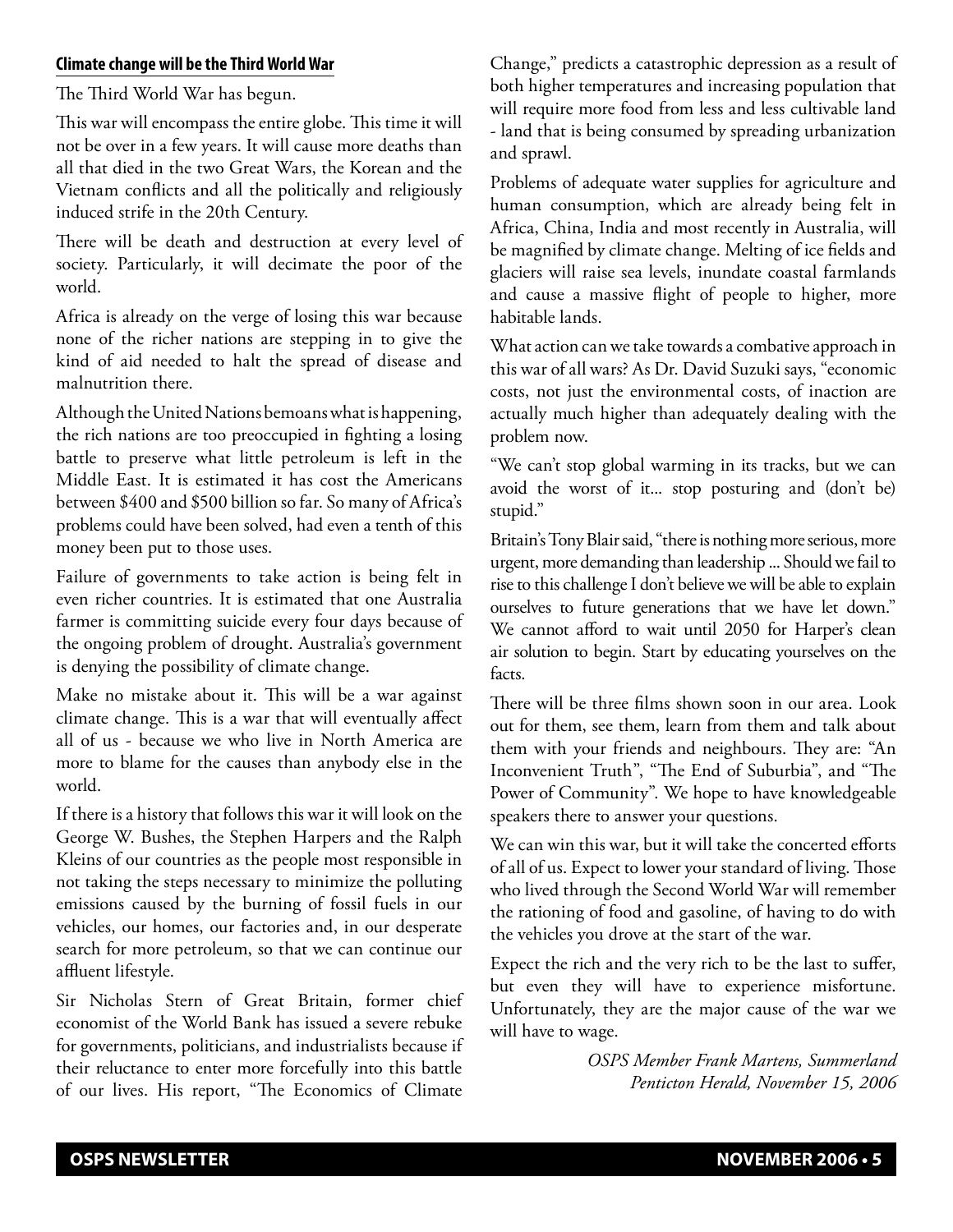IMPORTANT PUBLICATIONS from Western Wilderness Committee 227 Abbott St., Vancouver, BC V6B 2K7

> OSPS has this brochure available and will mail it with your membership or upon request. Also available at New Horizon Printing, Summerland, BC.

> Please request if other brochures are desired, e.g. BC Parks - 2006 Update Park Facts; One Ranger and Interpretive Program, check website www.wildernesscommittee.org also South Okanagan-Similkameen National Park.

| Box 787, Summerland, B.C. V0H 1Z0<br><b>MEMBERSHIP FORM</b> |                                                                                                   |
|-------------------------------------------------------------|---------------------------------------------------------------------------------------------------|
|                                                             | Phone: ________________________                                                                   |
|                                                             |                                                                                                   |
|                                                             | Postal Code: ____________________                                                                 |
|                                                             | Individual (\$10.00) __________ Family (\$15.00) ______________ Organization (\$20.00) __________ |
| Donation: (Income Tax Deductible)                           |                                                                                                   |
| Please help support our continuing programs                 |                                                                                                   |

ntain creation camber of tor

**6 • NOVEMBER 2006 CONFIDENTIER** OSPS NEWSLETTER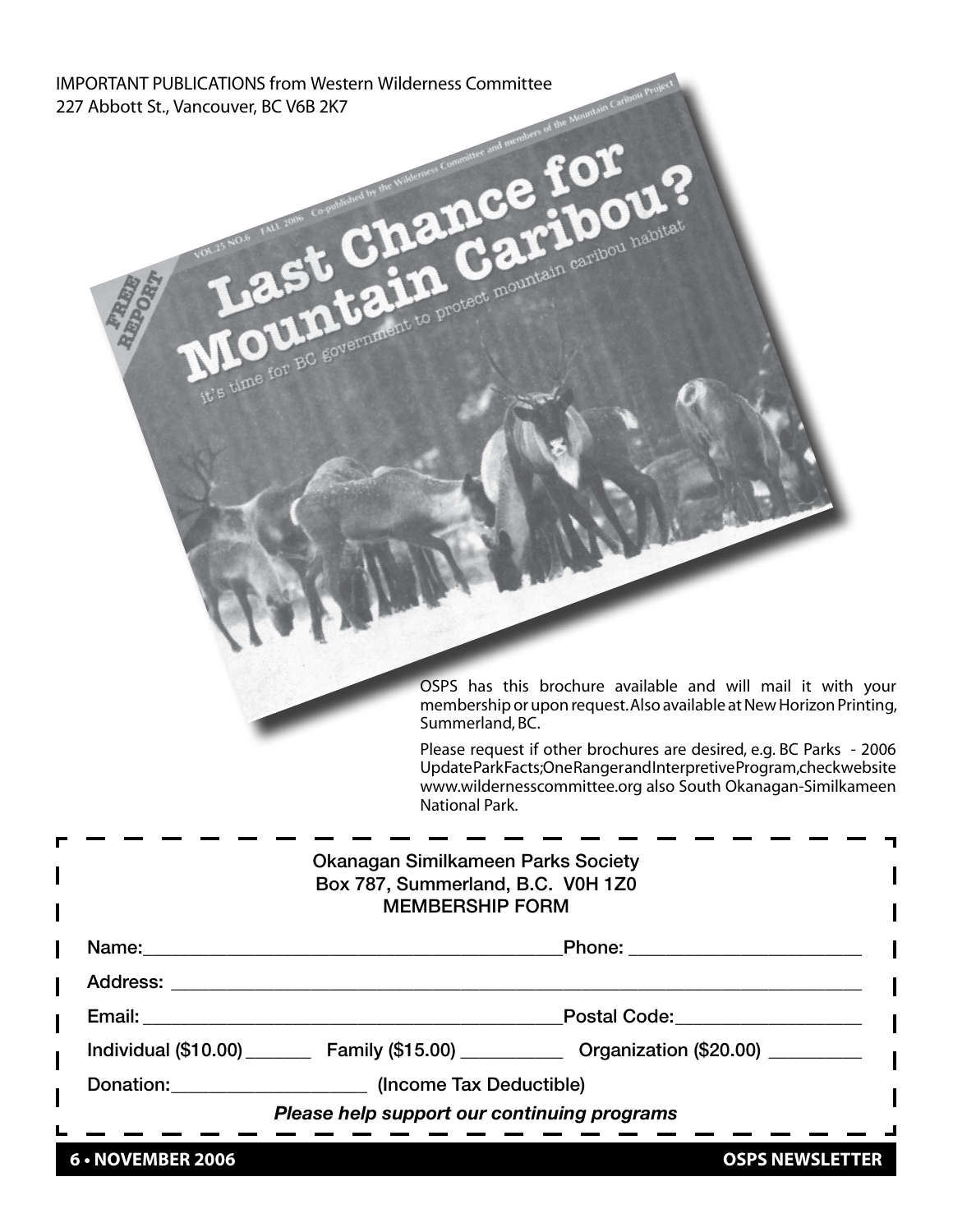This is the letter I sent to Stan Hagen, Minister of Tourism, Sports & the Arts. Feel free to nudge him. His address is TSA.Minister@gov.bc.ca

## **Motorized vs. Non-motorized trail use**

Dear Minister Stan Hagen:

We had a good meeting with Minister Rick Thorpe recently regarding motorized vs. non-motorized trail use in BC. We found him to be a thoughtful, careful listener, who made many good points. Since our discussion has a strong connection to your ministry, we thought that we should write you about our discussion. We not only discussed trail use, recreation and tourism in BC, but also the following issue.

We discussed having ATVs and dirt bikes being required to have licenses. Many of the ATV Clubs desire this. Club members do not like irresponsible riders giving them a bad reputation. We believe that since ATVs and dirt bikes are becoming more prevalent on logging roads and trails, it's important to require some training system along with the licensing... or at least the licensing system that has been worked out with input from various outdoors groups, including the ATV association.

Since BC is becoming ever more populated, it's high time for the licensing issue to be addressed. That's probably not your department's concern, but perhaps you'll have input on this. Here is a summary of the rest of the conversation with the points we consider important, which do directly need a decision from your department.

There has been a considerable controversy over motorized versus non-motorized use of the "Spirit of 2010 Trail", part of the Trans Canada Trail across BC. Let's look at the big picture before addressing this controversy.

The idea of the Trans Canada Trail was conceived in 1992 by the Federal government and the Trans Canada Trail Foundation for building the longest recreational trail in the world, a legacy project, almost 18,000 km. long across this great country from Newfoundland to the coast of BC and up to Tuktoyaktuk and Iqaluit in the Arctic. Five core uses were designated for this trail: hiking, cycling, horseback riding, cross-country skiing and snowmobiling where permitted by local trail stewards and municipalities.

B.C. has about 1,800 km. of this "big picture". A section of the BC portion of the Trans Canada Trail is a rails-to-trails project from the old dismantled Kettle Valley Railroad. It's called the "Spirit of 2010 Trail" and is 700 km. long.

- 1) In his Penticton speech in 2004, Premier Campbell announced that the "Spirit of 2010 Trail" was to become "world class". Instead, the trail is becoming a motorized thruway for all terrain vehicles (ATVs) and motorized dirt bikes.
- 2) Across all of Canada, huge fund-raising efforts have been made to build a trail supporting the five core uses.
- 3) All our donors, corporate and private, understood that we were establishing a non-motorized trail (except for maintenance and emergencies when motorized vehicles need to be used).
- 4) Enthusiastic and hard-working volunteers understood that they were working for a non-motorized trail.
- 5) Cities, municipalities, and Regional Districts have joined in investing in the trail project, believing in the nonmotorized concept as a recreational, fitness, and tourist draw.
- 6) Land owners who have granted access across their property agreed only on the condition that the trail would be non-motorized (except when they needed to move farm equipment or access their own property).
- 7) With a 100,000 miles of logging roads in BC for ATV and dirt bike use, it should be possible to have a "Spirit of 2010 Trail" of only 700 km. be non-motorized, and the whole Trans Canada Trail of 1,800 km. across BC be nonmotorized. ATV and dirt bikers do not "need" everything, as some of them insist.
- 8) ATVs and dirt bikes invalidate our insurance that we must carry as trail stewards. Our insurance is for nonmotorized use only except for maintenance and emergencies.
- 9) Shared use (motorized & non-motorized) use requires a double insurance payment, reflecting a higher accident rate: several fatalities with ATVs and other users across Canada, two near fatalities in Summerland, BC.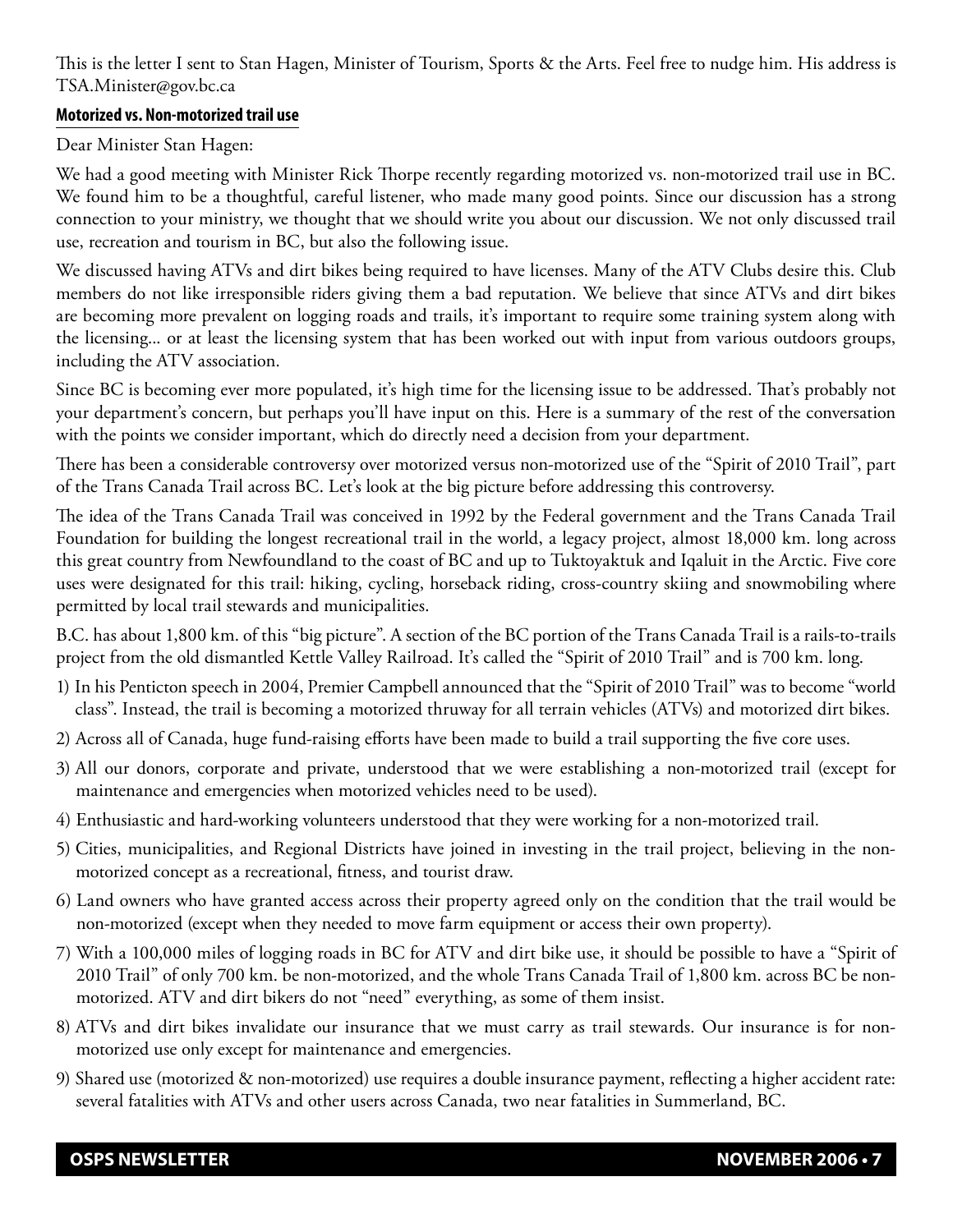- 10) A mixed use trail is dangerous.
- 11) Some ATV Clubs have posted a recommended speed limit of 30 km. on the "Spirit of 2010 Trail", but that is not a safe speed when other users are on the trail. A cyclist on the flat would be hard-pressed to keep up a steady speed of 30 km. per hour.
- 12) Many motorized users pay no attention to any speed signs whatsoever.
- 13) About 3,000 new ATVs are being sold each year. A delayed decision will be much more difficult in the future.
- 14) ATVs and dirt bikes cause ruts, erosion, dust, emit high decibel noise and air pollution, scare animals, and ruin the trail experience for the majority of outdoor enthusiasts. Watch the Honda ads to see ATVs roar through fishing streams and across sensitive grasslands. Come to Summerland, BC, and see the erosion problems they and dirt bikers have caused. It could be argued that ATVs and dirt bikes are not environmentally friendly and sometimes pose a significant danger.
- 15.) ATV and dirt bike users are not allowed on public roadways. Therefore, they must always transport these vehicles to a logging road access. Logging roads, with few exceptions, are accessible from public highways because that's how timber was hauled out. All people who use these logging roads for fishing or hunting must leave their transport vehicle unguarded somewhere. That's no excuse for using recreational vehicles from one town to another.
- 16.) Some ATV and dirt bike users do not seem able to understand that other outdoor recreationists enjoy bird and animal observation without the loud noise of motors. Enjoying the outdoors is a spiritual experience for many. Remember, also, we are urged by doctors to become more fit and lose some "bacon".

A VERY IMPORTANT ISSUE IS: ATVs and dirt bikes should have licenses with large numbers so that bad actors can be recognized. When is this going to happen?

So what's it going to be? Are we going to have a world class trail in the sense of the best trails in the U.S. and in Europe? A trail that will truly be a tourist drawing card throughout the world now and in the future? Just imagine the Olympic flame going across Canada on the Trans Canada Trail and the TV showcase we can have as the flame passes through BC. Or are we going to have just another motorized thruway, no tourist drawing card at all for supposedly "Super Natural BC? A lot of dedication, energy, money and commitment has been put into this trail project. Is this effort going to be wasted?

If it's going to be just another motorized thruway, forget about attracting volunteers. Our group will disband and we'll all find something else that engages us. We hope that a decision will be made soon because all of us across BC working hard on this Trans Canada Trail dream are getting tired of the motorized versus non-motorized battle with no decision being made.

We want to thank you for caring and for listening!

*Writing in hopes for a positive outcome soon, Marilyn Hansen, pres., Summerland Trans Canada Trail Society, 7611 Oak Avenue, Summerland, BC, V0H 1Z9 Ph. 250 494-9265 e-mail: marilynhansen@vip.net*

Please, also, if you want to help us improve the trail's surface and finish our last bridge (3 finished, 1 left), we would be very happy for donations. You can give a donation for a Christmas gift: \$40 will put the name you select on our donors' board, give you a handsome certificate and a charity receipt. \$200 will give you a larger donors' plaque on which you can put several names, plus a handsome certificate and charity receipt. The Summerland Credit Union front desk can accept donations and give you the receipt and certificate. You will be helping with the "National Dream"!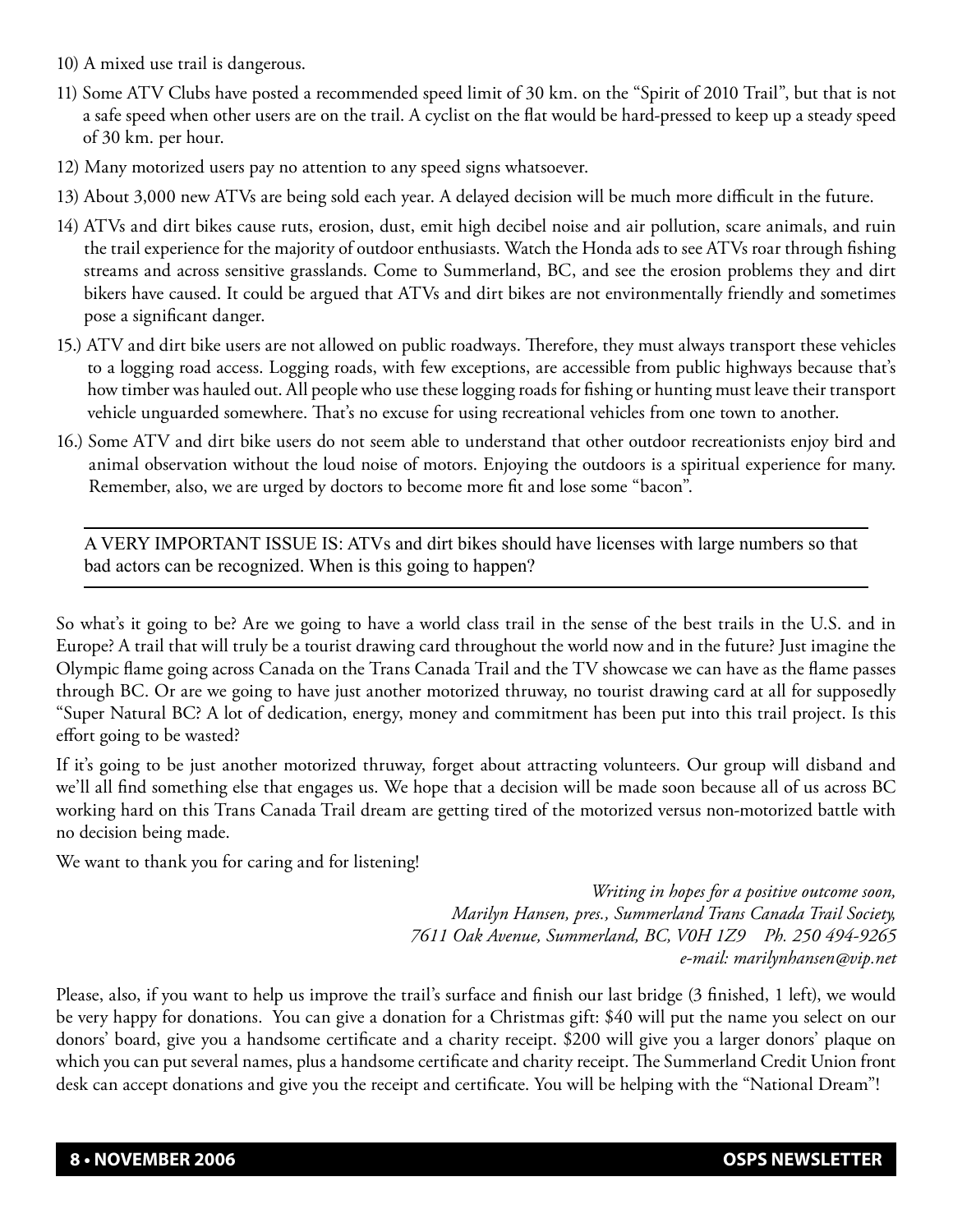**RDOS opposes Crown selloff**

RDOS will participate in planning study looking into selling lands and watershed management around upper reservoir lakes

A provincial government proposal to sell Crown lands now being leased to cabin owners and other recreational users at some high elevation lakes in the Okanagan doesn't swim with regional district directors.

The Regional District of Okanagan-Similkameen board agreed Thursday to participate in a planning study into the possible sale of Crown lands now being leased to private residents at upper reservoir lakes.

However, many RDOS directors strongly opposed the idea of increased private development, which they fear

could lead to environmental and other problems around such lakes.

Kevin Dickenson of the province's Integrated Land Management Bureau told the RDOS board the study in the South Okanagan will deal mainly with Headwaters Lake west of Summerland and Chute Lake above Naramata. Other lakes in the Central and North Okanagan are also being reviewed.

Discussions will focus on water quality, the level of lake reservoirs, the impact of septic disposal and other issues. Dickenson said while the process will continue until the middle of next year, there are no time constraints or pressure to get the lots sold. An earlier government study was temporarily abandoned in 2002.

RDOS directors agreed to let regional district planning staff sit in on the meetings, but not without expressing strong reservations on the idea of these Crown lands being sold to the private sector.

Summerland council has already voiced its objections to the sale of any Crown lots around Headwaters Lake. Coun. Lorraine Bennest said instead of considering the sale of the lots, the government should be looking to gradually reacquiring more public access by allowing the leases to expire over the next several years.

*John Moorhouse Penticton Herald, August 18, 2006*

# **Technology used by electrical generating plant is archaic, say opponents**

Keremeos - A proposed coal and wood waste-burning electrical generating plant near Princeton could affect air quality right through to the Okanagan, claim opponents to the proposed facility.

The group Friends of the Similkameen hosted a public meeting at Victory Hall in Keremeos Thursday night into plans by Compliance Energy Corp. of Vancouver to develop a 56-megawatt facility on the former Similco Mines site southwest of Princeton.

Commenting beforehand, spokesperson Lee McFadyen said the plant could send emissions right through to the Okanagan. She pointed to satellite images of smoke from September's massive forest fire near Manning Park, which showed how it funneled down the Similkameen Valley to Princeton and then east to Summerland.

McFayden said the environmental study associated with the compliance application will only look at emission levels within a 30-kilometre radius of the plant site.

McFayden emphasized opponents aren't against any type of generating facility near Princeton, but only this particular plant's technology.

"It's an archaic technology that is being proposed," she said. "With a different technology they may have a good idea, but this particular plant is not going to be good for the Valley."

"Compliance Energy couldn't do it, if it didn't have the provincial government's blessing," she said. "The provincial government has literally gutted the environmental protection process."

However, John Tapics, president and CEO of Compliance Energy, said Thursday the proposed plant includes the latest technology.

"This is the most advanced combustion technology for a plant of this size that we could employ," he said in a telephone interview from Vancouver.

He confirmed the plant will use about 3,000 litres of water per minute, mainly to help cool the electrical generating facility. The water would be then released as steam into the air.

> *John Moorhouse Penticton Herald, November 3, 2006*